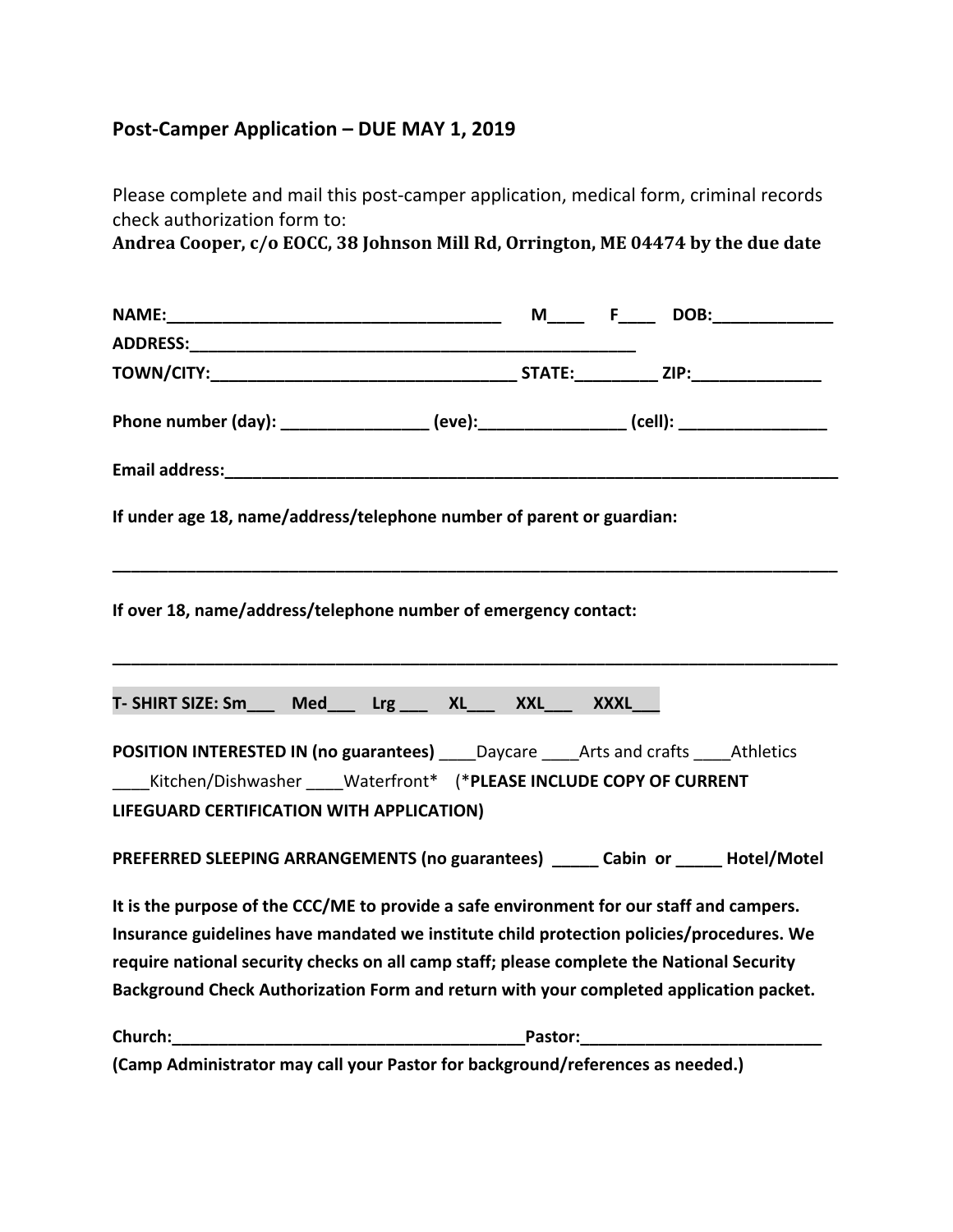If not a member of a CCC/ME church or if you are a Pastor, please list the names and phone **numbers of two references:** 

| Have you been convicted on any crimes? (not including traffic violations) Y____ N____ |
|---------------------------------------------------------------------------------------|
|                                                                                       |
|                                                                                       |
| Date: ______________________                                                          |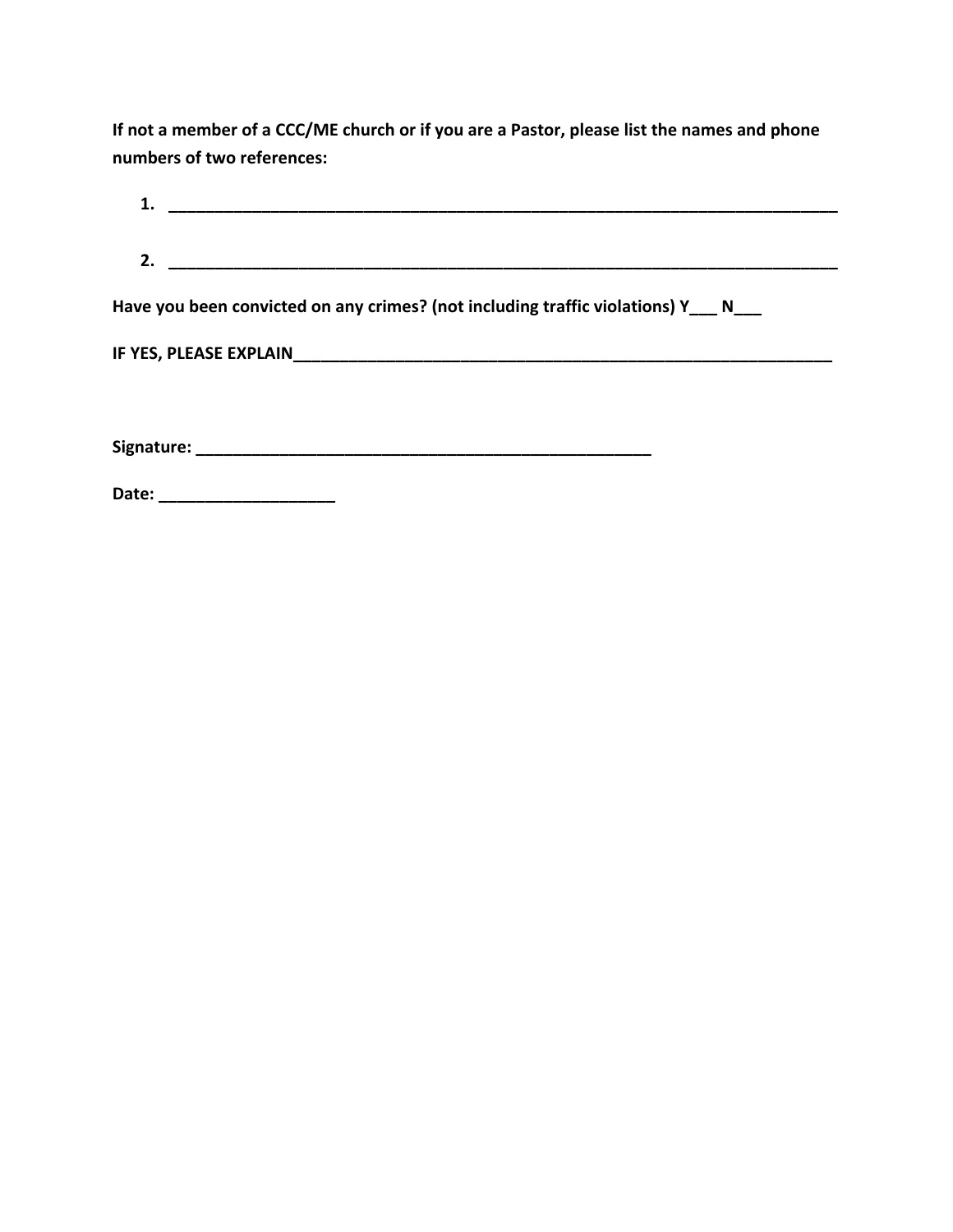## **MEDICAL INFORMATION - POST-CAMPER APPLICANT**

*Please submit this form with your application* NAME:\_\_\_\_\_\_\_\_\_\_\_\_\_\_\_\_\_\_\_\_\_\_\_\_\_\_\_\_\_\_\_\_\_\_\_\_\_\_\_\_\_\_\_\_\_ DOB:\_\_\_\_\_\_\_\_\_\_\_\_\_\_ PHONE:\_\_\_\_\_\_\_\_\_\_\_\_\_\_\_\_\_\_\_ ADDRESS: DATE OF LAST: Tetanus booster **Example 2018** Physical exam NAME OF PHYSICIAN:\_\_\_\_\_\_\_\_\_\_\_\_\_\_\_\_\_\_\_\_\_\_\_\_\_\_\_\_\_\_\_\_\_\_\_\_\_\_\_\_\_\_\_\_\_\_\_\_ PHONE:\_\_\_\_\_\_\_\_\_\_\_\_\_\_\_\_\_\_\_\_ HEALTH INSURANCE COMPANY POLICY/GROUP ALLERGIES TO (please list and describe the nature of the reaction): Medicines: \_\_\_\_\_\_\_\_\_\_\_\_\_\_\_\_\_\_\_\_\_\_\_\_\_\_\_\_\_\_\_\_\_\_\_\_\_\_\_\_\_\_\_\_\_\_\_\_\_\_\_\_\_\_\_\_\_\_\_\_\_\_\_\_\_\_\_\_\_\_\_\_\_\_\_\_\_\_\_\_\_\_\_\_\_\_\_\_\_\_\_\_\_\_\_\_\_\_\_\_\_\_\_\_  $Food:$ Other: DISABILITIES: Are there any medical reasons why this person may not fully participate in all camp activities? N\_\_\_ Y\_\_\_ Explain:\_\_\_\_\_\_\_\_\_\_\_\_\_\_\_\_\_\_\_\_\_\_\_\_\_\_\_\_\_\_\_\_\_\_\_\_\_\_\_\_\_\_\_\_\_\_\_\_\_\_\_\_\_\_\_\_\_\_\_\_\_ MEDICAL CONDITIONS (Please list all): \_\_\_\_\_\_\_\_\_\_\_\_\_\_\_\_\_\_\_\_\_\_\_\_\_\_\_\_\_\_\_\_\_\_\_\_\_\_\_\_\_\_\_\_\_\_\_\_\_\_\_\_\_\_\_\_\_\_\_ \_\_\_\_\_\_\_\_\_\_\_\_\_\_\_\_\_\_\_\_\_\_\_\_\_\_\_\_\_\_\_\_\_\_\_\_\_\_\_\_\_\_\_\_\_\_\_\_\_\_\_\_\_\_\_\_\_\_\_\_\_\_\_\_\_\_\_\_\_\_\_\_\_\_\_\_\_\_\_\_\_\_\_\_\_\_\_\_\_\_\_\_\_\_\_\_\_\_\_\_\_\_\_\_\_ MEDICINES BROUGHT TO CAMP: \_\_\_\_\_\_\_\_\_\_\_\_\_\_\_\_\_\_\_\_\_\_\_\_\_\_\_\_\_\_\_\_\_\_\_\_\_\_\_\_\_\_\_\_\_\_\_\_\_\_\_\_\_\_\_\_\_\_\_\_\_\_\_\_\_\_\_\_\_\_\_\_\_\_\_\_\_\_\_\_\_\_\_\_\_\_\_\_\_\_\_\_\_\_\_\_\_\_\_\_\_\_\_\_\_

If you are in a cabin, all medicine brought to camp MUST be given to the camp nurse, labeled with the original Rx label, dosage, instructions, staff member's name, doctor's name and dates. THIS APPLIES TO ALL MEDICINES. We must have proper labeling to store medications, so please check all medication prior to leaving home. No medications may be kept in camper cabins. Staff living in staff dorms may keep their medications in their rooms or have the nurse store them in the infirmary.

Name/Phone number of parent/guardian:

The nurse of the Congregational Christian Council of Maine Summer Camp has permission to treat me with first aid or if necessary, to take me to Blue Hill Hospital for treatment. I further agree to assume financial responsibility for any emergency treatment.

Staff Applicant Signature: \_\_\_\_\_\_\_\_\_\_\_\_\_\_\_\_\_\_\_\_\_\_\_\_\_\_\_\_\_\_\_\_\_\_\_\_\_\_\_\_\_\_\_\_\_\_\_\_\_\_\_\_\_\_\_\_\_\_\_\_\_\_ 

Date: \_\_\_\_\_\_\_\_\_\_\_\_\_\_\_\_\_\_\_\_\_\_\_\_\_\_\_\_\_\_\_